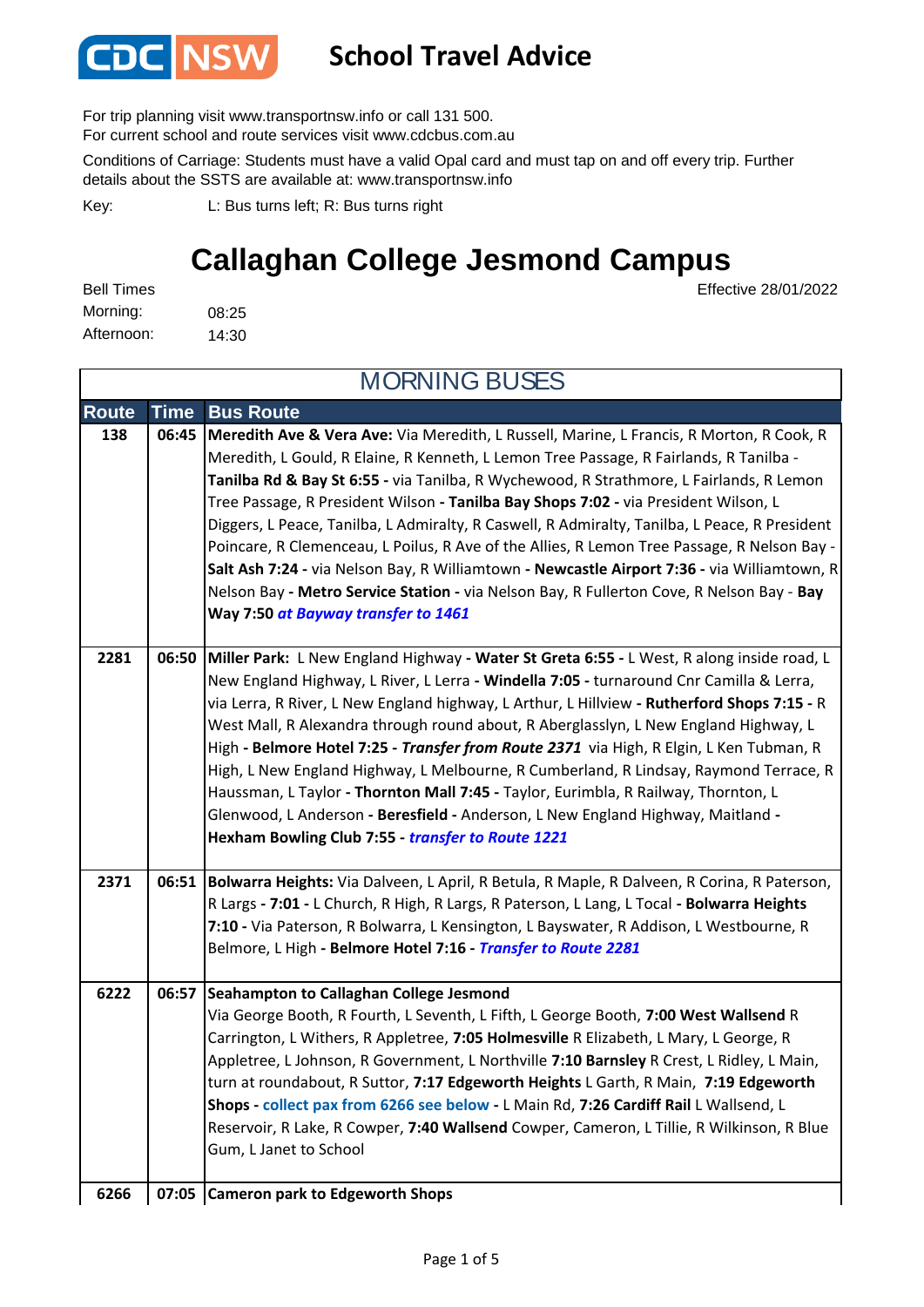# **School Travel Advice 6266 07:05**

|      |       | Via Oakville, R Harris, L Peatmoss, R Hilldale, L Flamingo, R Elanet, L Northlakes Dr,                                                                                                  |
|------|-------|-----------------------------------------------------------------------------------------------------------------------------------------------------------------------------------------|
|      |       | Constitution Drive, L Jupiter, L Araminta, R Julindur, L Northlakes, R Minmi, L Main, L                                                                                                 |
|      |       | Neilson, L Harper, R Sedgewick, L Minmi, R Main, 7:19 Edgeworth Shops - transfer to 6222<br>see details above                                                                           |
| 1411 | 07:09 | From Medowie Via Ferodale near Fairlands, L Waropara, R Kula, L Kirrang, R Wilga, L                                                                                                     |
|      |       | Kirrang, L Ferodale, 7:15 - L Medowie, R Silver Wattle, L Brushbox, R Kindlebark, R                                                                                                     |
|      |       | Ferodale, L Brocklesby, L James, 7:27 - R 1 <sup>st</sup> Boyd, R South - 7:40 Transfer to 1651 in                                                                                      |
|      |       | South St, then to 1461 at Hunter Christian School                                                                                                                                       |
| 1401 | 07:10 | From Medowie Via Grahamstown near Yacht Club, Lisadell, L Abundance, R Ferodale, -                                                                                                      |
|      |       | 7:18 near Peppertree - L Medowie, R Kindlebark, L Heritage, R Sassin, R Federation, L<br>Kindlebark, L Coachwood, L James, 7:34 Brocklesby, L Medowie, L South, Uturn 7:40              |
|      |       | transfer to 1651 in South St, then to 1461 at Hunter Christian School                                                                                                                   |
|      |       |                                                                                                                                                                                         |
| 266  | 07:11 | <b>Seahampton to Wallsend</b>                                                                                                                                                           |
|      |       | Via route 266, please see public timetable, Wallsend Bunn Street - transfer to route 260                                                                                                |
|      |       | see details below                                                                                                                                                                       |
| 268  | 07:12 | Killingworth to Stockland Glendale                                                                                                                                                      |
|      |       | Via route 268, please see Public timetable, at Stockland Glendale - transfer to Route 266 to<br><b>Jesmond see details below</b>                                                        |
| 1651 | 07:12 | From Medowie Via Kirrang near Fisher, Federation, 7:16 R Sassin, L Heritage, L Kindlebark,                                                                                              |
|      |       | 7:23 L Laurina, L Coachwood, L Kindlebark, L James, 7:31 L 1 <sup>st</sup> Boyd, South - 7:40 Collect                                                                                   |
|      |       | pax from 1391, 1401, 1411 & 1671 - L Medowie, R Nelson Bay, Teal, Cormorant, Tourle, L                                                                                                  |
|      |       | Industrial, R Woodstock, L Bull,- at Hunter Christian transfer to 1461                                                                                                                  |
|      |       |                                                                                                                                                                                         |
| 1391 |       | 07:13   From Medowie Via Lisadell near Kedahal, L Fairlands, R Ferodale, L Kirrang, L Kula, 7:19                                                                                        |
|      |       | near Court, L Evans, R Abercrombie, R Ryan, L Lewis, R Fisher, L Kirrang, 7:33 R Medowie, L<br>South, Uturn - 7:40 transfer to 1651 in South St then to 1461 at Hunter Christian School |
|      |       |                                                                                                                                                                                         |
| 1221 | 07:15 | Seaham Rd & Brandy Hill Dr: Via Seaham Rd - Seaham Shops 7:20 - Collect transfers from                                                                                                  |
|      |       | Sheltons L Dixon, L Clarence Town, L Brandy Hill, R Seaham, R Port Stephens, L Glenelg, L                                                                                               |
|      |       | Sturgeon - Raymond Terrace 7:47 - Sturgeon, R William, R Adelaide, R Pacific Highway, L                                                                                                 |
|      |       | Maitland - Hexham Bowling Club - transfer from Route 2281 Maitland, R Inner City                                                                                                        |
|      |       | Bypass, L University off ramp, R University, L Blue Gum, L Janet to School 8:14                                                                                                         |
| 6200 | 07:21 | Minmi to Callaghan College Jesmond                                                                                                                                                      |
|      |       | Via Lenaghans (at Stockrington Rd), Woodford, L Minmi, L Maryland 7:30 Glendore L                                                                                                       |
|      |       | Callan, L Maryland, 7:35 Maryland R Boundary, R Warkworth, L Tillegra, R Berwick, L                                                                                                     |
|      |       | Boundary, R Sandycroft, R Seaton, L Wyndrow, L McNaughton, R Maryland, L Minmi, R                                                                                                       |
|      |       | Wentworth, L Nelson St, L Cowper, Cameron, L Tillie, R Wilkinson, R Blue Gum, L Janet                                                                                                   |
| 1671 | 07:30 | From Medowie Via South near Medowie, R Championship, L Lakewood, R South, L Sylvan,                                                                                                     |
|      |       | R South - 7:40 Transfer to 1651 in South St then to 1461 at Hunter Christian School                                                                                                     |
|      |       |                                                                                                                                                                                         |
| 260  | 07:35 | Fletcher & Maryland to Callaghan College Jesmond                                                                                                                                        |
|      |       | Via route 260 please see public timetable, Jesmond Shops R Janet to School                                                                                                              |
| 1461 | 07:40 | Nelson Bay Rd & Seaside Bvd: via Seaside, L Norfolk, L Dune, R Seaside, L Nelson Bay at                                                                                                 |
|      |       | Bayway collect students from Route 138 Nelson Bay, Teal, Cormorant, Tourle, L<br>Industrial, R Woodstock, L Bull, at Hunter Christian collect students from 1651, L                     |
|      |       | Industrial, L Werribi, Maud, R Lorna, University, L Blue Gum, L Janet to School                                                                                                         |
|      |       |                                                                                                                                                                                         |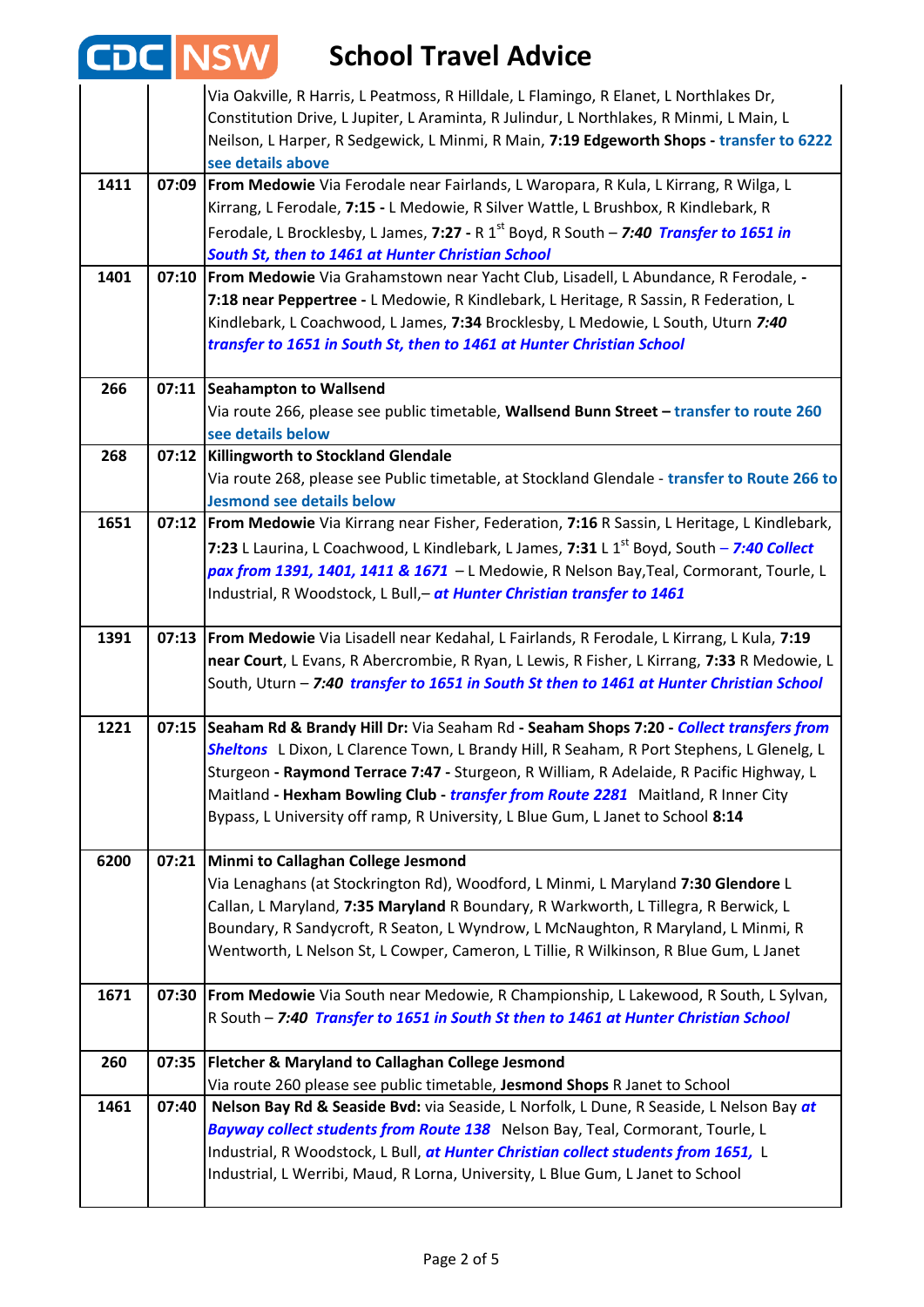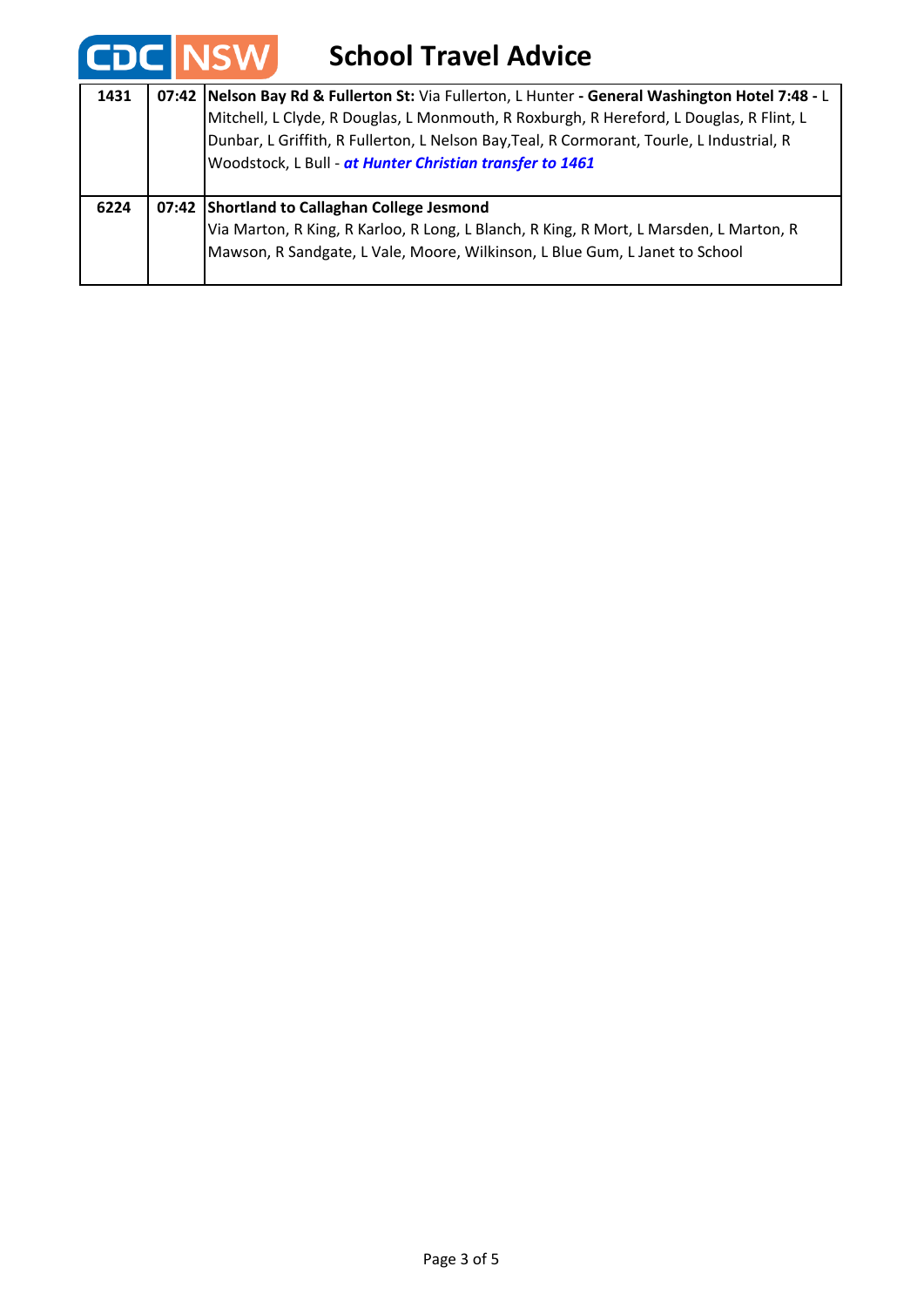

**School Travel Advice**

AFTERNOON BUSES

| <b>Route</b> | Time  | <b>Bus Route</b>                                                                                                                                                                            |
|--------------|-------|---------------------------------------------------------------------------------------------------------------------------------------------------------------------------------------------|
| 6253         | 14:30 | <b>Callaghan College Jesmond to Shortland</b>                                                                                                                                               |
|              |       | Via Janet, L Sunset, L University, R Blue Gum, R Wilkinson, L Moore, Vale, R Sandgate, L                                                                                                    |
|              |       | Mawson, L Martin, Marsden, R Morton, L King, R Karloo, R Long, Blanch, L King                                                                                                               |
| 1001         | 14:50 | To Stockton Wharf Via Janet, L Sunset, L University, turn at roundabout, via University, R                                                                                                  |
|              |       | Lorna, R Edith, L High - St Philip's Christian College 3:00 - Transfer students for Medowie                                                                                                 |
|              |       | to Route 1412 & Fern Bay Seaside, Lemon Tree Passage to Route 1251 &<br>Seaham/Clarence Town to Route 1272 High, L Turton, R Station-Platt-over Railway Bridge-                             |
|              |       | Railway-Hanbury-Vine, R Industrial, R Ingall, R Crebert, R Barton, R Bull, L Industrial, R                                                                                                  |
|              |       | Tourle, across Stockton Bridge R Fullerton, L Griffiths - Stockton Wharf 3:25                                                                                                               |
| 1491         | 14:50 | To Maryland, Wallsend, Raymond Terrace Via Janet, L Sunset, L University, around                                                                                                            |
|              |       | roundabout to Blue Gum, R Wilkinson, L Tillie, R Cameron, R Minmi, L Macquarie, R Abel, R                                                                                                   |
|              |       | Fletcher, L Minmi, R Maryland, L McNaughton, R Wyndrow, R Seaton, L Sandycroft, L<br>Boundary, R Berwick, L Tillegra, R Warkworth, L Boundary, L Maryland, R Callan, R                      |
|              |       | Maryland, R Minmi - Bishop Tyrrell Anglican College - Transfer Minmi, Maitland students                                                                                                     |
|              |       | to Route 1502 bus continues as Route 1492 Via Minmi, L Maryland, L Callen, L Maryland,                                                                                                      |
|              |       | R Boundary, L Sandycroft, R Seaton, L Wyndrow, L McNaughton, R Maryland, L Minmi, R                                                                                                         |
|              |       | Wentworth, R Hannah, L Hill, L Neilson, R Macquarie, Irrawang, L Kokera, L Bunn, R Tyrrell,<br>Robert, R George, L Cowper, Cameron, L Tillie, R Sandgate, L Maitland, Left onto Off Ramp    |
|              |       | at Hexham via Pacific Highway, L Masonite, R Adelaide, L Glenelg, R Sturgeon - Raymond                                                                                                      |
|              |       | Terrace - Sturgeon, R William, L Adelaide, L Bellevue, L Dawson, L Beaton, L Fairchild, L                                                                                                   |
|              |       | Bennett, R Dawson, R Bellevue, R Adelaide, L Richardson to 2 <sup>nd</sup> Benjamin Lee, L Robert                                                                                           |
|              |       | Campbell, L Lachlan, L Durham, R Benjamin Lee, R Mount Hall, Irrawang, R William, R                                                                                                         |
|              |       | Adelaide, L William Bailey, Seaham, L Raymond Terrace Road, L Woodberry, R Anderson                                                                                                         |
|              |       |                                                                                                                                                                                             |
| 1272         | 15:00 | To Seaham, Clarence Town Collect pax from Route 1001 Via St Philips CC - High, L Turton,                                                                                                    |
|              |       | R Station, R Platt, over Railway Bridge, Railway, L Crebert, R Barton, R Bull, L Industrial, R<br>Maitland over Hexham Bridge, Pacific Hwy, L roundabout, L old Pacific Highway, L Elkin, L |
|              |       | Adelaide, R William, R Irrawang, R Glenelg, R Sturgeon - Raymond Terrace 3:35 - L William,                                                                                                  |
|              |       | R Port Stephens, L William Bailey, Seaham, L Brandy Hill - 3:45 - R Clarence Town, R Cross,                                                                                                 |
|              |       | R Torrence, L Warren - Seaham Shops 3:55 - L Dixon, R Clarence Town - Clarence Town                                                                                                         |
| 1251         | 15:05 | $4:13 -$<br>To Fern Bay, Seaside, Fullerton Cove, Williamtown, Tanilba Bay, Mallabula, Lemon Tree                                                                                           |
|              |       | Passage Transfer from Route 1001 via Station St, L Bridge St, L High, L Turton, R Station, R                                                                                                |
|              |       | Platt over Railway Terrace Hanbury, R Maitland, L Havelock, L Crebert, R Barton, R Bull, L                                                                                                  |
|              |       | Industrial, R Tourle, across Stockton Bridge, Nelson Bay - Fern Bay Shops - Nelson Bay, R                                                                                                   |
|              |       | Seaside, L Norfolk, L Dune, R Seaside, Fullerton Cove - Fullerton Cove - Fullerton Cove, L<br>Nelson Bay - Williamtown Metro - Nelson Bay, L Lemon Tree Passage, L Avenue of the            |
|              |       | Allies, L Poilus, R Clemenceau, L President Poincare, L Peace, Tanilba, L Admiralty, R                                                                                                      |
|              |       | Caswell, R Admiralty, Tanilba, Peace, R Diggers, R President Wilson, L Lemon Tree Passage,                                                                                                  |
|              |       | L Fairlands, R Tanilba, R Wychewood, R Strathmore, L Fairlands, L Lemon Tree Passage, R                                                                                                     |
|              |       | Kenneth, L Elaine, L Gould, R Meredith, L Shearman, R Russell, L Marine, L Francis, R<br>Morton, R Cook, R Meredith - Lemon Tree Passage Shops                                              |
|              |       |                                                                                                                                                                                             |
|              |       |                                                                                                                                                                                             |